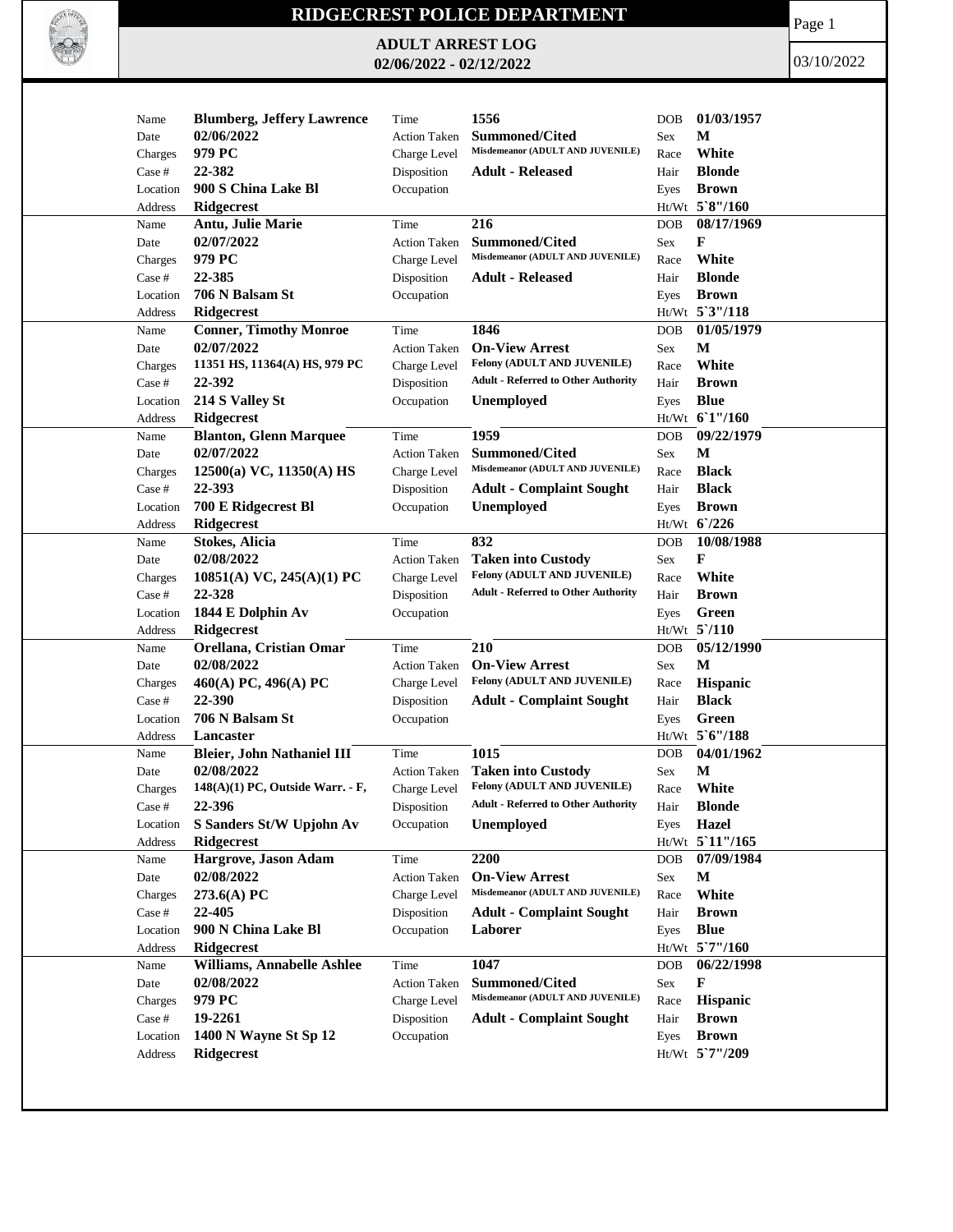| Name              | Fritz, Christopher Earl             | Time                | 115                              | <b>DOB</b> | 02/24/1970     |  |
|-------------------|-------------------------------------|---------------------|----------------------------------|------------|----------------|--|
| Date              | 02/09/2022                          | <b>Action Taken</b> | <b>On-View Arrest</b>            | Sex        | М              |  |
| Charges           | 12500(a) VC, 979 PC                 | Charge Level        | Misdemeanor (ADULT AND JUVENILE) | Race       | White          |  |
| Case #            | 22-406                              | Disposition         | <b>Adult - Complaint Sought</b>  | Hair       | <b>Black</b>   |  |
| Location          | N Downs St/W Ward Av                | Occupation          |                                  | Eyes       | <b>Blue</b>    |  |
| Address           | <b>Ridgecrest</b>                   |                     |                                  |            | Ht/Wt 62"/175  |  |
| Name              | <b>Sigala, Tommy Brite</b>          | Time                | 1655                             | <b>DOB</b> | 07/17/1994     |  |
| Date              | 02/09/2022                          | <b>Action Taken</b> | <b>On-View Arrest</b>            | Sex        | М              |  |
| Charges           | 273.6(D) PC                         | Charge Level        | Felony (ADULT AND JUVENILE)      | Race       | Hispanic       |  |
| Case #            | 22-409                              | Disposition         | <b>Adult - Complaint Sought</b>  | Hair       | <b>Brown</b>   |  |
| Location          | 616 S Allen St                      | Occupation          | Laborer                          | Eyes       | <b>Brown</b>   |  |
| Address           | <b>Ridgecrest</b>                   |                     |                                  |            | Ht/Wt 5'6"/165 |  |
| Name              | <b>Johnston, Marychristina Rose</b> | Time                | 1421                             | <b>DOB</b> | 07/31/1990     |  |
| Date              | 02/09/2022                          | <b>Action Taken</b> | <b>On-View Arrest</b>            | Sex        | F              |  |
|                   | $148.9(A)$ PC                       | Charge Level        | Misdemeanor (ADULT AND JUVENILE) | Race       | White          |  |
| Charges<br>Case # | 22-414                              | Disposition         |                                  |            | <b>Brown</b>   |  |
|                   |                                     |                     | <b>Adult - Complaint Sought</b>  | Hair       |                |  |
| Location          | 201 E Bowman Rd                     | Occupation          | <b>Unemployed</b>                | Eyes       | Hazel          |  |
| Address           | <b>Ridgecrest</b>                   |                     |                                  |            | Ht/Wt 5'4"/107 |  |
| Name              | <b>Lofton, William Dejeon</b>       | Time                | 205                              | <b>DOB</b> | 05/14/1992     |  |
| Date              | 02/09/2022                          | <b>Action Taken</b> | <b>Taken into Custody</b>        | Sex        | M              |  |
| Charges           | 979 PC                              | Charge Level        | Misdemeanor (ADULT AND JUVENILE) | Race       | <b>Black</b>   |  |
| Case #            | 22-407                              | Disposition         | <b>Adult - Complaint Sought</b>  | Hair       | <b>Brown</b>   |  |
| Location          | 23930 Ocean Av, Torrance, CA 90505  | Occupation          |                                  | Eyes       | Hazel          |  |
| Address           | <b>Torrance</b>                     |                     |                                  |            | Ht/Wt 5`7"/140 |  |
| Name              | Fritz, Christopher Earl             | Time                | 115                              | <b>DOB</b> | 02/24/1970     |  |
| Date              | 02/09/2022                          | <b>Action Taken</b> | <b>Taken into Custody</b>        | <b>Sex</b> | M              |  |
| Charges           | <b>Warrant Arrest</b>               | Charge Level        | Misdemeanor (ADULT AND JUVENILE) | Race       | White          |  |
| Case #            | 21-1730                             | Disposition         | <b>Adult - Complaint Sought</b>  | Hair       | <b>Black</b>   |  |
| Location          | W Ward Av/S Downs St                | Occupation          |                                  | Eyes       | <b>Blue</b>    |  |
| Address           | <b>Ridgecrest</b>                   |                     |                                  |            | Ht/Wt 62"/175  |  |
| Name              | Fritz, Christopher Earl             | Time                | 115                              | <b>DOB</b> | 02/24/1970     |  |
|                   | 02/09/2022                          | <b>Action Taken</b> | <b>On-View Arrest</b>            |            | M              |  |
| Date              |                                     |                     | Misdemeanor (ADULT AND JUVENILE) | Sex        | White          |  |
| Charges           | <b>Warrant Arrest</b>               | Charge Level        |                                  | Race       |                |  |
| Case #            | 21-2471                             | Disposition         | <b>Adult - Complaint Sought</b>  | Hair       | <b>Black</b>   |  |
| Location          | <b>W</b> Ward Av.s Downs St         | Occupation          |                                  | Eyes       | <b>Blue</b>    |  |
| Address           | <b>Ridgecrest</b>                   |                     |                                  |            | Ht/Wt 62"/175  |  |
| Name              | Fritz, Christopher Earl             | Time                | 115                              | <b>DOB</b> | 02/24/1970     |  |
| Date              | 02/09/2022                          | Action Taken        | <b>On-View Arrest</b>            | Sex        | $\mathbf{M}$   |  |
| Charges           | <b>Warrant Arrest</b>               | Charge Level        | Misdemeanor (ADULT AND JUVENILE) | Race       | White          |  |
| Case #            | 21-2666                             | Disposition         | <b>Adult - Complaint Sought</b>  | Hair       | <b>Black</b>   |  |
| Location          | W Ward Av/S Downs St                | Occupation          |                                  | Eyes       | <b>Blue</b>    |  |
| Address           | <b>Ridgecrest</b>                   |                     |                                  |            | Ht/Wt 62"/175  |  |
| Name              | Stanleyratto, Jonathan Edward Time  |                     | 1346                             | <b>DOB</b> | 09/02/1992     |  |
| Date              | 02/09/2022                          | <b>Action Taken</b> | <b>On-View Arrest</b>            | Sex        | M              |  |
| Charges           | 979 PC                              | Charge Level        | Misdemeanor (ADULT AND JUVENILE) | Race       | White          |  |
| Case #            | 22-411                              | Disposition         | <b>Adult - Complaint Sought</b>  | Hair       | <b>Blonde</b>  |  |
| Location          | 832 S Norma St                      |                     |                                  |            | <b>Blue</b>    |  |
|                   |                                     | Occupation          |                                  | Eyes       |                |  |
| Address           | Ridgecrest                          |                     |                                  |            | Ht/Wt 5'6"/137 |  |
| Name              | Johnston, Marychristina Rose        | Time                | 1421                             | DOB        | 07/31/1990     |  |
| Date              | 02/09/2022                          | <b>Action Taken</b> | <b>On-View Arrest</b>            | <b>Sex</b> | F              |  |
| Charges           | 979 PC                              | Charge Level        | Misdemeanor (ADULT AND JUVENILE) | Race       | White          |  |
| Case #            | 21-1807                             | Disposition         | <b>Adult - Complaint Sought</b>  | Hair       | <b>Brown</b>   |  |
| Location          | 201 E Bowman Av                     | Occupation          | <b>Unemployed</b>                | Eyes       | <b>Hazel</b>   |  |
| Address           | <b>Ridgecrest</b>                   |                     |                                  |            | Ht/Wt 5'4"/107 |  |
| Name              | <b>Mandrell, Kimberely Nickoal</b>  | Time                | 835                              | <b>DOB</b> | 04/24/1987     |  |
| Date              | 02/10/2022                          | <b>Action Taken</b> | <b>On-View Arrest</b>            | Sex        | F              |  |
| Charges           | 243(E)(1) PC                        | Charge Level        | Misdemeanor (ADULT AND JUVENILE) | Race       | White          |  |
| Case #            | 22-419                              | Disposition         | <b>Adult - Complaint Sought</b>  | Hair       | <b>Brown</b>   |  |
| Location          | 318 N Gold Canyon Dr                | Occupation          |                                  | Eyes       | Hazel          |  |
|                   | <b>Ridgecrest</b>                   |                     |                                  |            | Ht/Wt_5`3"/106 |  |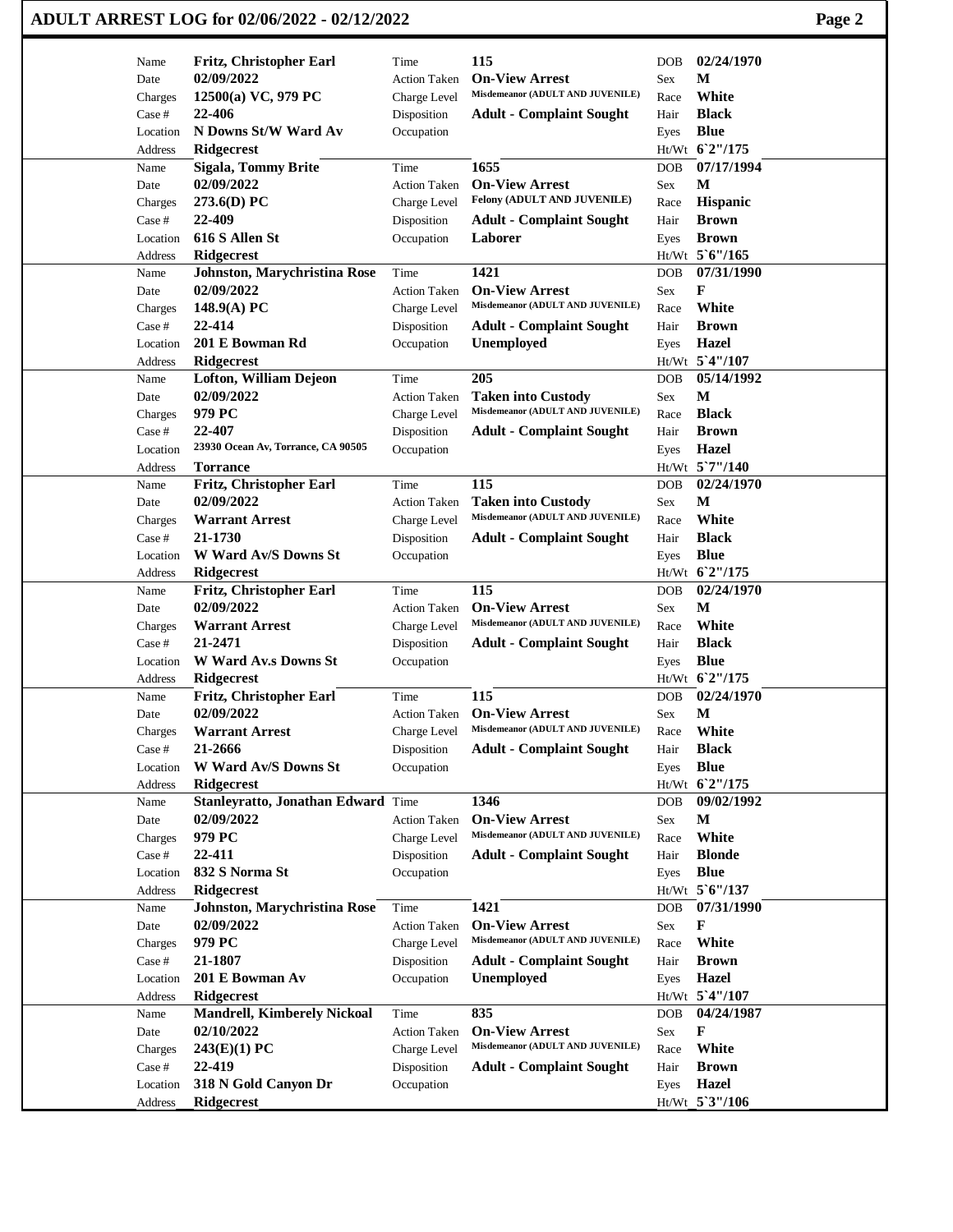|                     | ADULT ARREST LOG for 02/06/2022 - 02/12/2022 |                             |                                                           |            |                                | Page 3 |
|---------------------|----------------------------------------------|-----------------------------|-----------------------------------------------------------|------------|--------------------------------|--------|
| Name                | Quesenberry, Jason Kyle                      | Time                        | 55                                                        | DOB        | 12/24/1981                     |        |
| Date                | 02/11/2022                                   | <b>Action Taken</b>         | <b>Taken into Custody</b>                                 | Sex        | М                              |        |
| Charges             | 979 PC                                       | Charge Level                | Felony (ADULT AND JUVENILE)                               | Race       | White                          |        |
| Case #              | 21-2996                                      | Disposition                 | <b>Adult - Complaint Sought</b>                           | Hair       | <b>Brown</b>                   |        |
| Location            | S China Lake Bl And W Church Av              | Occupation                  |                                                           | Eyes       | <b>Brown</b>                   |        |
| Address             | Inyokern                                     |                             |                                                           |            | Ht/Wt 6'3"/250                 |        |
| Name                | <b>Russell, Chasity Nichole</b>              | Time                        | 121                                                       | DOB        | 12/29/2002                     |        |
| Date                | 02/11/2022                                   | <b>Action Taken</b>         | <b>Taken into Custody</b>                                 | Sex        | F                              |        |
| Charges             | 979 PC                                       | Charge Level                | Misdemeanor (ADULT AND JUVENILE)                          | Race       | White                          |        |
| Case #              | 22-427                                       | Disposition                 | <b>Adult - Referred to Other Authority</b>                | Hair       | <b>Blonde</b>                  |        |
| Location            | 832 S Norma St                               | Occupation                  | <b>Unemployed</b>                                         | Eyes       | <b>Brown</b>                   |        |
| Address             | <b>Ridgecrest</b>                            |                             |                                                           |            | Ht/Wt 5'4"/125                 |        |
| Name                | Leushen, Brandon Lee Edward Time             |                             | 210                                                       | DOB        | 08/07/1993                     |        |
| Date                | 02/11/2022                                   | <b>Action Taken</b>         | <b>On-View Arrest</b><br>Misdemeanor (ADULT AND JUVENILE) | Sex        | М                              |        |
| Charges             | 11550(A) HS, 485 PC                          | Charge Level                |                                                           | Race       | White                          |        |
| Case #              | 22-428                                       | Disposition                 | <b>Adult - Complaint Sought</b>                           | Hair       | <b>Brown</b>                   |        |
| Location            | 832 S Norma St B                             | Occupation                  | Laborer                                                   | Eyes       | <b>Brown</b><br>Ht/Wt 5`9"/160 |        |
| Address             | <b>Ridgecrest</b>                            |                             |                                                           |            | 12/18/2003                     |        |
| Name<br>Date        | <b>Blum, Harley Joe Clint</b><br>02/11/2022  | Time<br><b>Action Taken</b> | 216<br><b>On-View Arrest</b>                              | DOB<br>Sex | М                              |        |
|                     |                                              |                             | Misdemeanor (ADULT AND JUVENILE)                          | Race       | White                          |        |
| Charges<br>Case #   | $11550(A)$ HS, 466 PC<br>22-429              | Charge Level<br>Disposition | <b>Adult - Complaint Sought</b>                           | Hair       | <b>Brown</b>                   |        |
| Location            | 800 S Norm St                                | Occupation                  |                                                           | Eyes       | Green                          |        |
| Address             | Ridgecrest                                   |                             |                                                           |            | Ht/Wt 5`7"/130                 |        |
| Name                | Quesenberry, Jason Kyle                      | Time                        | 102                                                       | DOB        | 12/24/1981                     |        |
| Date                | 02/11/2022                                   | <b>Action Taken</b>         | <b>On-View Arrest</b>                                     | Sex        | M                              |        |
| Charges             | $11364(A)$ HS                                | Charge Level                | Misdemeanor (ADULT AND JUVENILE)                          | Race       | White                          |        |
| Case #              | 22-425                                       | Disposition                 | <b>Adult - Complaint Sought</b>                           | Hair       | <b>Brown</b>                   |        |
| Location            | S China Lake Bl And W ChurchOccupation       |                             |                                                           | Eyes       | <b>Brown</b>                   |        |
| Address             | <b>Inyokern</b>                              |                             |                                                           |            | Ht/Wt 6'3"/250                 |        |
| Name                | <b>Cambron, Jessica Mayleen</b>              | Time                        | <b>110</b>                                                | DOB        | 06/14/1996                     |        |
| Date                | 02/11/2022                                   | <b>Action Taken</b>         | <b>Taken into Custody</b>                                 | Sex        | F                              |        |
| Charges             | 23152(F) VC                                  | Charge Level                | Misdemeanor (ADULT AND JUVENILE)                          | Race       | Hispanic                       |        |
| Case #              | 22-426                                       | Disposition                 | <b>Adult - Complaint Sought</b>                           | Hair       | <b>Brown</b>                   |        |
| Location            | 832 S Norma St                               | Occupation                  |                                                           | Eyes       | <b>Brown</b>                   |        |
| Address             | <b>Ridgecrest</b>                            |                             |                                                           |            | Ht/Wt 5'3"/170                 |        |
| Name                | Portillo, Katy Johana                        | Time                        | 849                                                       | DOB        | 06/27/1990                     |        |
| Date                | 02/11/2022                                   | Action Taken                | Summoned/Cited                                            | Sex        | F                              |        |
| Charges             | 12500(a) VC, $4000(a)(1)$ VC                 | Charge Level                | Misdemeanor (ADULT AND JUVENILE)                          | Race       | Hispanic                       |        |
| Case #              | 22-431                                       | Disposition                 | <b>Adult - Complaint Sought</b>                           | Hair       | <b>Black</b>                   |        |
| Location<br>Address | 200 N Downs St<br><b>Ridgecrest</b>          | Occupation                  |                                                           | Eyes       | <b>Brown</b><br>Ht/Wt 5`5"/175 |        |
| Name                | <b>Smith, Ronald Steven</b>                  | Time                        | 1150                                                      | DOB        | 01/21/1980                     |        |
| Date                | 02/11/2022                                   | <b>Action Taken</b>         | <b>On-View Arrest</b>                                     | Sex        | M                              |        |
| Charges             | <b>Warrant Arrest</b>                        | Charge Level                | Misdemeanor (ADULT AND JUVENILE)                          | Race       | White                          |        |
| Case #              | 21-2296                                      | Disposition                 | <b>Adult - Complaint Sought</b>                           | Hair       | <b>Brown</b>                   |        |
| Location            | 600 W Reeves Av                              | Occupation                  |                                                           | Eyes       | <b>Brown</b>                   |        |
| Address             | Ridgecrest                                   |                             |                                                           |            | Ht/Wt 5`5"/125                 |        |
| Name                | Beebe, Desirae Jean                          | Time                        | 1744                                                      | DOB        | 05/27/1982                     |        |
| Date                | 02/11/2022                                   | <b>Action Taken</b>         | <b>Summoned/Cited</b>                                     | Sex        | F                              |        |
| Charges             | 979 PC                                       | Charge Level                | Misdemeanor (ADULT AND JUVENILE)                          | Race       | White                          |        |
| Case #              | 21-3442                                      | Disposition                 | <b>Adult - Complaint Sought</b>                           | Hair       | <b>Blonde</b>                  |        |
| Location            | 100 W. California Av                         | Occupation                  | Unemployed                                                | Eyes       | <b>Hazel</b>                   |        |
| Address             | <b>Ridgecrest</b>                            |                             |                                                           |            | Ht/Wt 5'3"/160                 |        |
| Name                | Sanchez, Raul Leonardo                       | Time                        | 1424                                                      | DOB        | 11/27/1994                     |        |
| Date                | 02/11/2022                                   | <b>Action Taken</b>         | <b>Summoned/Cited</b>                                     | Sex        | $\mathbf{M}$                   |        |
| Charges             | 979 PC                                       | Charge Level                | Misdemeanor (ADULT AND JUVENILE)                          | Race       | Hispanic                       |        |
| Case #              | 22-436                                       | Disposition                 | <b>Adult - Complaint Sought</b>                           | Hair       | <b>Black</b>                   |        |
| Location            | 521 N Sahara Dr                              | Occupation                  |                                                           | Eyes       | <b>Brown</b>                   |        |
| Address             | Ridgecrest                                   |                             |                                                           |            | Ht/Wt 5`8"/144                 |        |

 $\mathbf{I}$